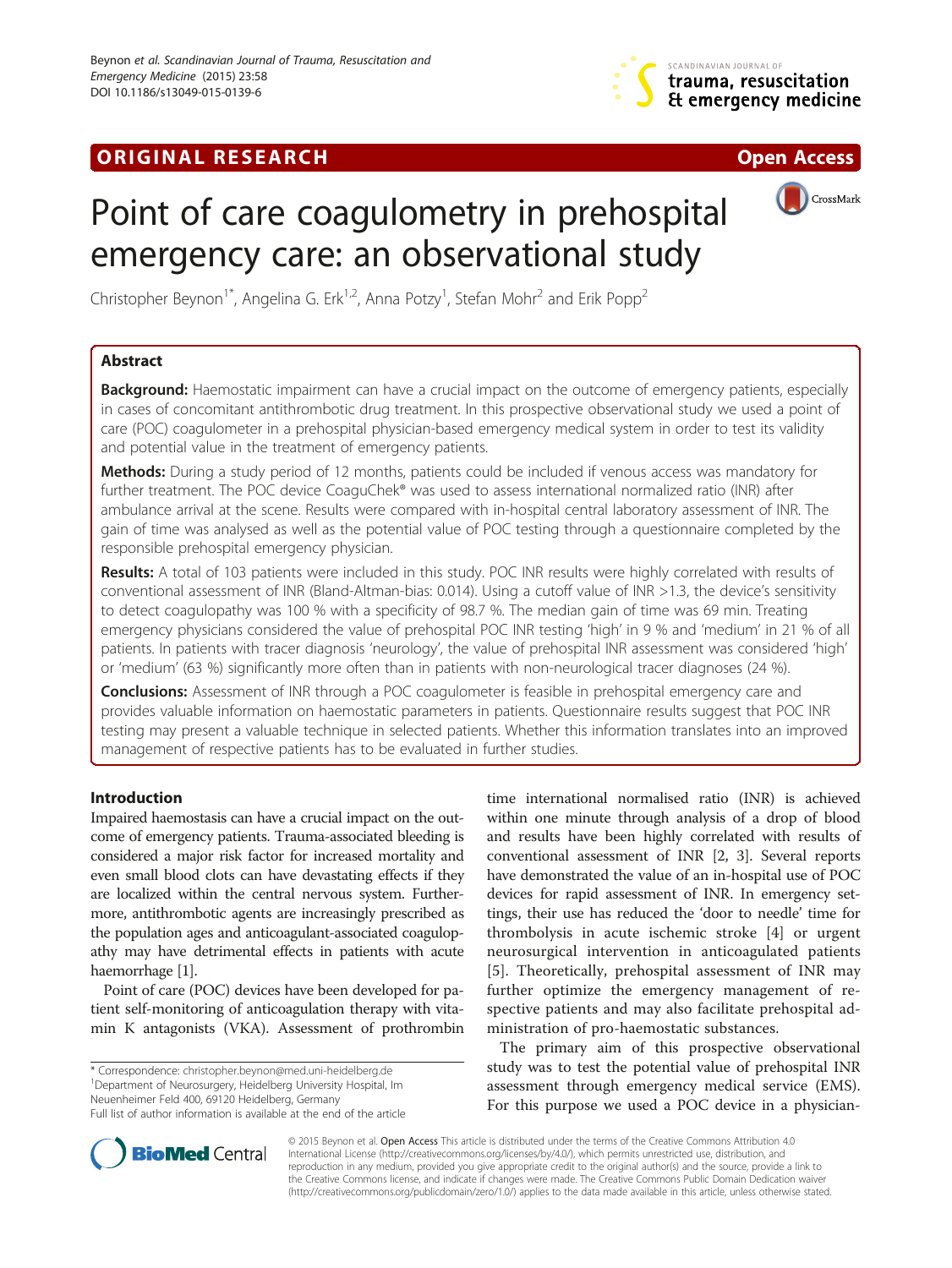based EMS ambulance and analysed the gain of time and accuracy of obtained results compared with conventional central laboratory (CL) assessment of INR. For each patient included in this study, the EMS physician completed a questionnaire regarding the potential value of INR assessment in the specific case.

## Methods

#### Study design and data collection

The study was approved by the local Ethics Committee  $(S-085/2013)$ . All patients  $(>18$  years) treated by a physician-based prehospital EMS were eligible for inclusion if a venopuncture was performed during treatment in order to establish intravenous access. Patients could be included if a physician briefed in the use of the device was present and logistical circumstances allowed study inclusion. Written consent to study participation was obtained either prior to study participation or retrospectively after recovery of consciousness. After insertion of an intravenous line (Braunüle®, BBraun, Melsungen, Germany), a drop of blood was collected from the needle and was applied on the test strip of the POC device for assessment of INR. The point of time and result of INR assessment were documented. The results were not used to guide further patient treatment. After patient admission to the hospital, the EMS emergency physician completed a questionnaire regarding the potential value of prehospital INR assessment in the treatment of the specific patient. INR values of laboratory examination and time points of availability were provided by respective hospitals. The cutoff value for 'coagulopathic' was defined at INR > 1.3.

#### Point of care device for assessment of prothrombin time

The POC device CoaguChek XS® (Roche Diagnostics, Mannheim, Germany) was used in this study. It is a small (128×78×28 mm), battery-operated and portable device which can be easily used through a screen-based operating system. It uses the amperometric detection of thrombin in a 10 μL sample of whole blood with a disposable test strip and measures INR from 0.8 to 8.0. INR values outside this range may produce test errors indicated by 'error'. Blood has to be applied on the test strip within 2 min after venopuncture. Thereafter, initiated coagulation processes may produce errors. Environmental temperature has to be within 5  $\degree$ C to 35  $\degree$ C because of enzymatic reactions incorporated on the test strip during assessment of INR. In those cases, 'error' is displayed and INR assessment is not initiated.

## Questionnaire

The questionnaire included three questions regarding the potential value of INR assessment in the specific case and was completed by the EMS physician directly after hospital admission of the patient: Question 1: 'How

do you rate the overall value of prehospital assessment of INR in the treatment of this patient (1: no, 2: low, 3: medium, 4: high)'? Question 2: 'Would you have suspected coagulopathy in this patient after obtaining medical history and clinical examination (yes/no)'? Question 3: 'Would you have considered prehospital administration of prothrombin complex concentrate in this patient (yes/no)'?

# Statistical analysis

Descriptive statistical analyses were used for numerical values. POC INR and CL INR values were compared with the Spearman's rank correlation test. To test the agreement between both methods, we carried out a Bland-Altman analysis<sup>9</sup>. For comparison of questionnaire results (Question 1), the Fisher exact test was carried out between results of patients with a neurological tracer diagnosis and patients with non-neurological tracer diagnoses results ('high'/'medium' value vs. 'low'/'no' value). A p-value <0.05 was considered statistically significant. All data were analysed with the statistical software GraphPad Prism 5 (GraphPad Software, La Jolla, USA).

#### Results

A total of 103 patients (male: 53, female: 50) were included in this study. Patient characteristics are summarized in Table [1.](#page-2-0) Tracer diagnosis categories for ambulance calls were cardiovascular ( $n = 39$ ), trauma ( $n = 19$ ), neurology  $(n = 16)$ , respiratory  $(n = 9)$  and other  $(n = 20)$ .

Technical difficulties occurred when temperature levels were lower than 5 °C or above 35 °C. In these cases, an error message was displayed. 'Error message 5' was displayed in cases of insufficient blood amount indicating errors in applying blood. The median INR obtained through POC coagulometry in patients was 1.10 [IQR: 1.0-1.2]. CL INR assessment upon hospital arrival was carried out in 89 patients (median INR: 1.03 [IQR: 0.98-1.13]). The correlation between POC INR and CL INR was  $0.68$  ( $p < 0.0001$ , Fig. [1](#page-2-0)). Bland Altman analysis revealed a bias of 0.014 with 95 % limits of agreement between −0.30 and +0.33 (Fig. [2\)](#page-3-0). The variability of POC INR increased with higher INR results. POC INR result was 1.4 in one patient while CL INR was 1.26 and therefore, this patient was falsely classified as 'coagulopathic' by POC coagulometry. All patients with CL INR > 1.3 were correctly identified as 'coagulopathic' by POC coagulometry. POC testing had a sensitivity of 100 % and a specificity of 98.7 % for detecting coagulopathy (Table [2](#page-3-0)). All patients with coagulopathy had been treated with VKA. The median time gained through POC testing compared with CL assessment of INR was 69 min, ranging from 33 to 336 min).

Questionnaire results demonstrated that POC INR results were considered of 'high' or 'medium' value in the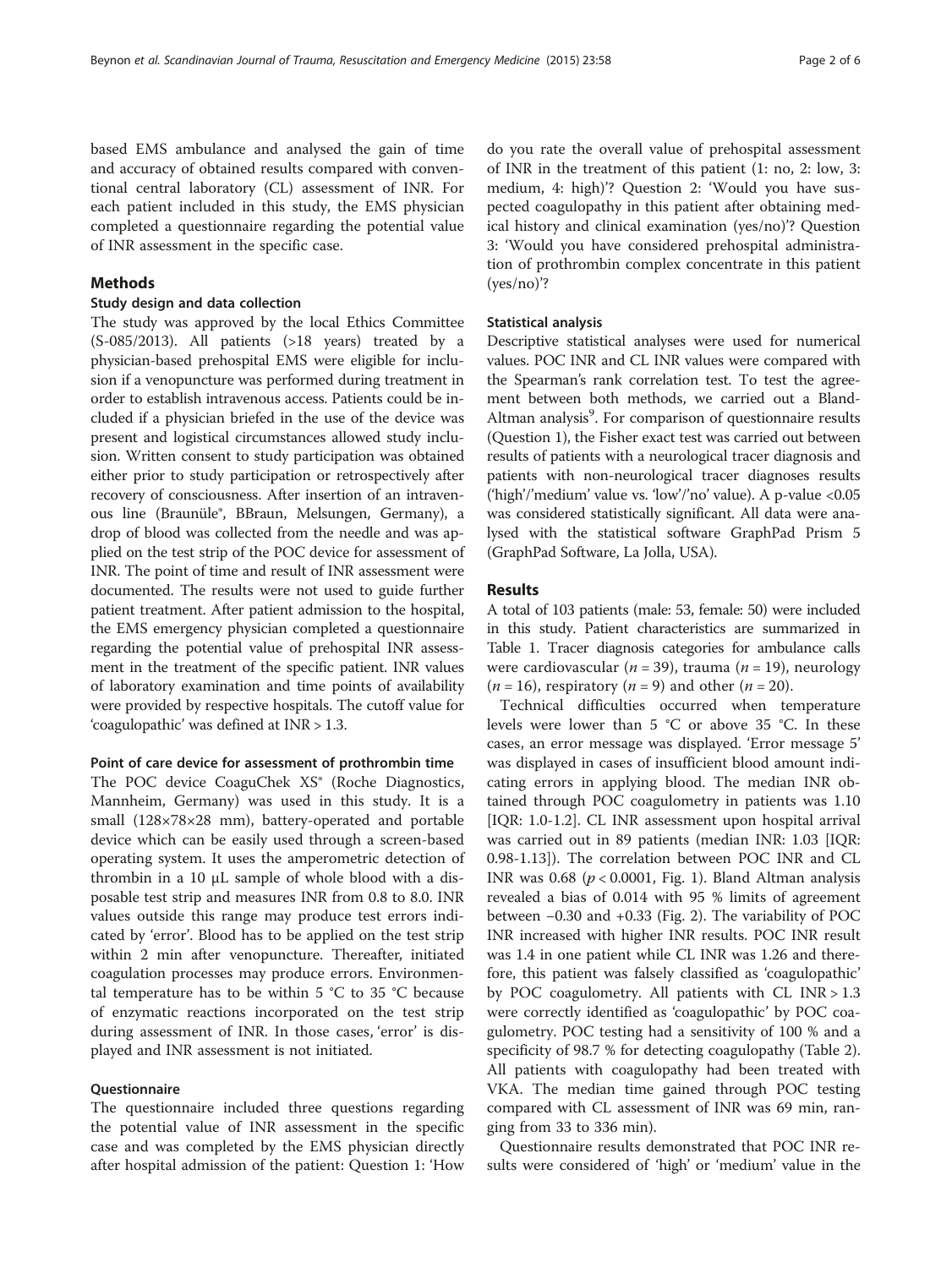| Tracer<br>diagnosis | Age    | Age       | POC INR           | POC INR     | CL INR                 | CL INR        | Bland-Altman | Time gain      | Time gain  |
|---------------------|--------|-----------|-------------------|-------------|------------------------|---------------|--------------|----------------|------------|
|                     | Median | Range     | Median (IQR)      | Range       | Median (IQR)           | Range         | bias         | Median (IQR)   | Range      |
| Cardiovascular      | 77     | $35 - 88$ | $1.10(1.0 - 1.2)$ | $0.8 - 3.3$ | $1.04(0.97 - 1.13)$    | $0.94 - 3.13$ | 0.019        | $67(56 - 85)$  | $41 - 318$ |
| $(n = 39)$          |        |           |                   |             |                        |               |              |                |            |
| Trauma              | 62     | $29 - 93$ | $1.00(1.0 - 1.2)$ | $0.9 - 2.2$ | $1.00(0.98 - 1.10)$    | $0.90 - 1.84$ | 0.053        | $63(39 - 161)$ | $33 - 336$ |
| $(n = 19)$          |        |           |                   |             |                        |               |              |                |            |
| Neurology           | 64     | $18 - 89$ | $1.10(1.0 - 1.5)$ | $0.9 - 3.9$ | $1.07(0.99 - 1.34)$    | $0.88 - 4.94$ | 0.092        | $67(51 - 78)$  | $41 - 143$ |
| $(n = 16)$          |        |           |                   |             |                        |               |              |                |            |
| Respiratory         | 72     | $28 - 89$ | $1.10(1.1 - 1.5)$ | $1.0 - 2.7$ | $1.00$ (0.95 $-1.03$ ) | $0.93 - 1.04$ | 0.100        | $78(53 - 155)$ | $37 - 263$ |
| $(n = 9)$           |        |           |                   |             |                        |               |              |                |            |
| Other               | 59     | $20 - 81$ | $1.00(1.0 - 1.1)$ | $0.9 - 3.0$ | $1.00$ (0.96 - 1.05)   | $0.91 - 2.89$ | 0.038        | $75(57 - 98)$  | $34 - 211$ |
| $(n = 20)$          |        |           |                   |             |                        |               |              |                |            |
| All                 | 69     | $18 - 93$ | $1.10(1.0 - 1.2)$ | $0.8 - 3.9$ | $1.03(0.98 - 1.13)$    | $0.88 - 4.94$ | 0.014        | $69(54 - 99)$  | $33 - 336$ |
| $(n = 103)$         |        |           |                   |             |                        |               |              |                |            |

<span id="page-2-0"></span>Table 1 Patient characteristics and results of point-of-care (POC) testing as well as agreement with central laboratory assessment of international normalized ratio (INR) and time gained through the use of the device

treatment of 31 patients (30 %) (Table [3](#page-4-0)). In patients with neurological tracer diagnoses, POC INR results were considered significantly more often 'high' or 'medium' than in patients with a non-neurological tracer diagnosis (63 % vs. 24 %) ( $p < 0.05$ ). Prehospital administration of prothrombin complex concentrate (PCC) would have been considered in a 78-year-old male patient with active upper gastrointestinal bleeding. In this patient, POC testing revealed an INR of 3.0 and CL INR result was 2.89 after admission to the hospital.

### **Discussion**

In prehospital emergency care, impaired haemostasis can have a major impact on patient outcomes. Guidelines for

the management of bleeding in major trauma patients recommend 'monitoring and measures to support coagulation initiated as soon as possible' [\[6](#page-5-0)]. Other scenarios that involve management of haemorrhage and commonly occur in prehospital emergency care include bleeding from the upper gastrointestinal or nose and throat tract. Results of several studies have suggested beneficial effects of an in-hospital use of POC devices for assessment of coagulation. The emergency management of anticoagulated patients is significantly hastened in cases of ischaemic stroke [[4](#page-5-0)], intracerebral haemorrhage [[7](#page-5-0)] and conditions requiring urgent neurosurgical intervention [\[5](#page-5-0)]. In those studies, test results were highly correlated with results of conventional INR assessment, confirming previous

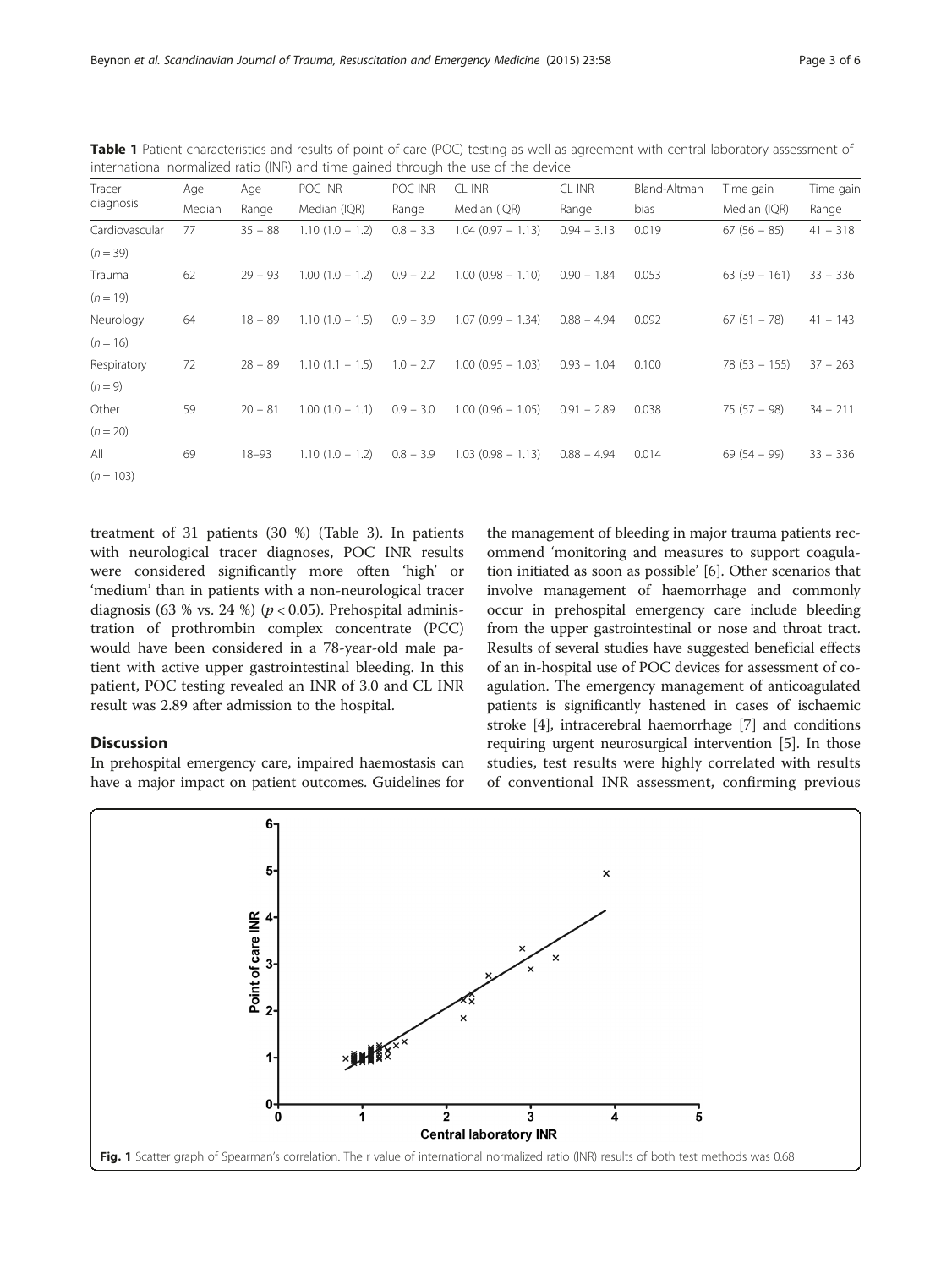<span id="page-3-0"></span>

findings of studies on the validity of test results in the outpatient setting [[2, 3\]](#page-5-0).

Only very few reports on the assessment of haemostatic parameters in prehospital emergency care currently exist. We have previously reported a case of preshospital identification of excessive anticoagulation through POC coagulometry in a patient with active bleeding [\[8\]](#page-5-0). Lendrum et al. reported the case of CoaguChek®-guided INR assessment by a helicopter-based EMS in an anticoagulated head-injured patient who received prothrombin complex concentrate prior to hospital admission in order to normalize haemostasis [[9\]](#page-5-0). A further study on the prehospital thrombolysis of patients with ischaemic stroke in a CT scanner-equipped ambulance also included POC assessment of INR [\[10](#page-5-0)].

The findings of our study demonstrate that prehospital assessment of INR is feasible with the use of a POC coagulometer. Technical difficulties mainly occurred when manufacturer's instructions were not followed. In cases of outdoor temperature of below 5 °C or higher than 35 °C, INR assessment was not possible as well as when blood was applied later than two minutes after venopuncture.

An error message was displayed in those cases and INR assessment was not initiated. Importantly, if INR assessment was initiated by the device and results were obtained, they were highly correlated with conventional laboratory assessment of INR. However, limited numbers of patients with high INR were included in the sample and Bland-Altman analysis suggested greater variability in correlation at high INR. The mean INR deviation was 0.014 with 95 % agreement of −0.30 to +0.33 and those results are considered acceptable in clinical practice. The majority of patients had no signs of coagulopathy with normal INR measured by POC and CL, but all patients with coagulopathy (INR >1.3) had been identified by prehospital coagulometry.

Our findings also demonstrate that POC coagulometry is associated with a major gain of time regarding the assessment of haemostasis in emergency patients. In this study, the median time gained through the use of the POC INR device was 69 min and this gained time can provide substantial benefits in cases of emergency scenarios such as intracranial haemorrhage. Early assessment of INR in selected patients may also aid in transfer

Table 2 Point-of-care (POC) testing international normalized ratio (INR) had a specificity of 100 % and a sensitivity of 98.7 % in detecting coagulopathy, defined as INR >1.3 through central laboratory (CL) assessment

|                       | CL coagulopathic | CL non-coagulopathic | Tota |  |
|-----------------------|------------------|----------------------|------|--|
|                       | (INR > 1.3)      | $(NR \leq 1.3)$      |      |  |
| POC coagulopathic     | 10               |                      |      |  |
| (NR > 1.3)            |                  |                      |      |  |
| POC non-coagulopathic | 0                | 78                   | 78   |  |
| $(NR \leq 1.3)$       |                  |                      |      |  |
| Total                 | 10               | 79                   |      |  |
|                       |                  |                      |      |  |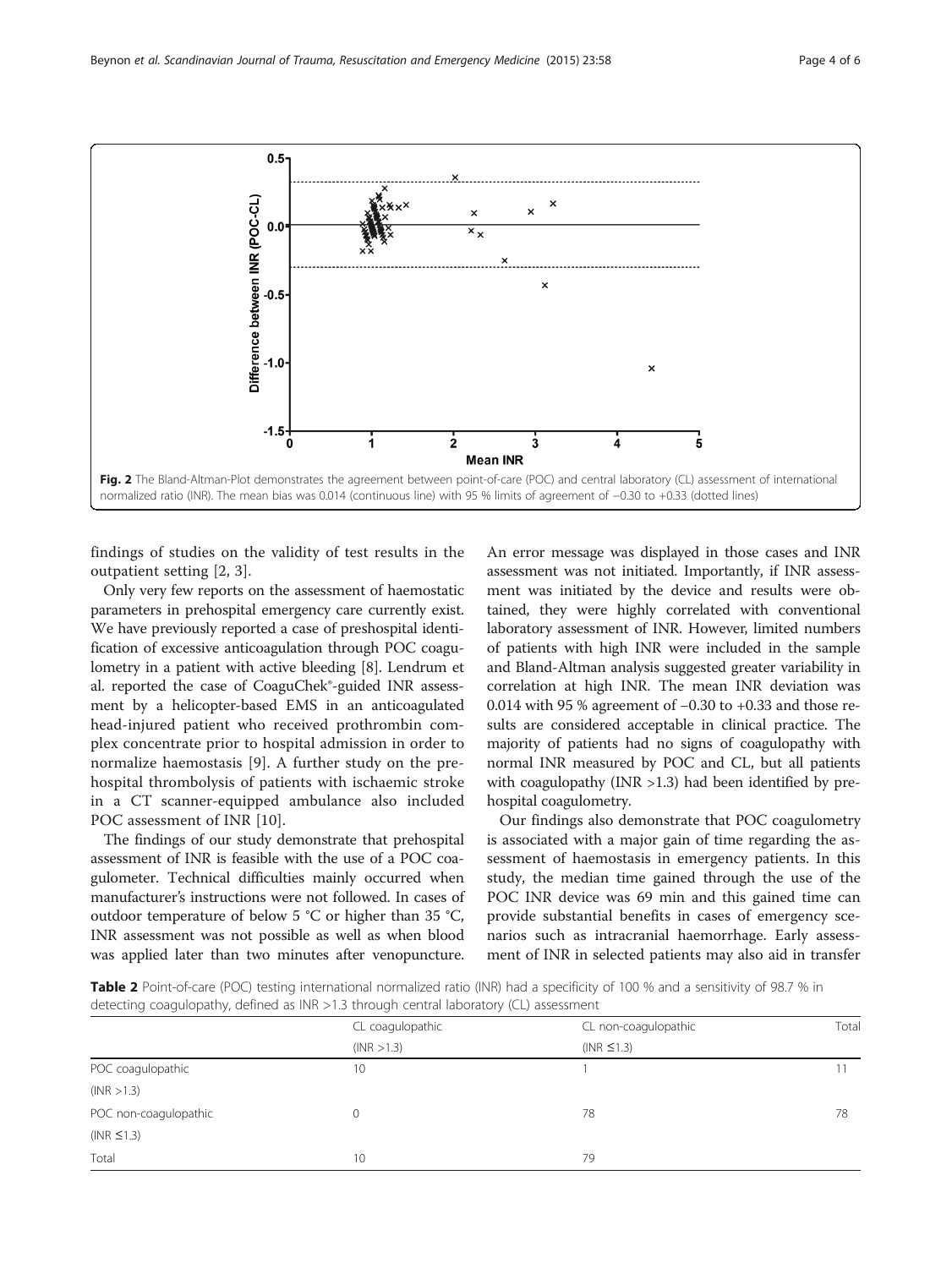| Tracer diagnosis      | Questionnaire (1) |                                                 |           | Questionnaire (2) | Questionnaire (3)<br>Consideration of             |                                                                           |
|-----------------------|-------------------|-------------------------------------------------|-----------|-------------------|---------------------------------------------------|---------------------------------------------------------------------------|
|                       |                   | Value of INR assessment in treatment of patient |           | Disagreement of   |                                                   |                                                                           |
|                       | No                | Low                                             | Medium    | <b>High</b>       | clinical vs. POC<br>assessment of<br>coagulopathy | prehospital<br>administration of<br>prothrombin<br>complex<br>concentrate |
| Cardiovascular (n=39) | 16 (41 %)         | 16 (41 %)                                       | 5 (13 %)  | 2(5%              | 1(3%)                                             | 0                                                                         |
| Trauma (n=19)         | 4(21%             | 8 (42 %)                                        | 5(26%)    | $2(11\%)$         | 1(6%)                                             | $\mathbf 0$                                                               |
| Neurology (n=16)      | 3(19%)            | 3 (19 %)                                        | 7(44%)    | 3 (19 %)          | 3(19%)                                            | 0                                                                         |
| Respiratory $(n=9)$   | $3(33\%)$         | $3(33\%)$                                       | 2(22%)    | $1(11\%)$         | 2(22%)                                            | 0                                                                         |
| Other $(n=20)$        | 13 (65 %)         | 3 (15 %)                                        | 3(15%)    | 1(5%              | $0(0\%)$                                          |                                                                           |
| All $(n=103)$         | 39 (38 %)         | 33 (32 %)                                       | 22 (21 %) | 9(9%              | 7(7%)                                             |                                                                           |

<span id="page-4-0"></span>Table 3 Questionnaire results regarding the value of prehospital assessment of international normalized ratio (INR)

decisions as accuracy of prehospital triage positively affects survival and resource utilization [\[11\]](#page-5-0). This especially applies to rural areas with limited availability of Level I emergency centres. Prehospital assessment of INR may also hasten the further patient management with regard to haemostatic measures after hospital admission. Furthermore, the prehospital administration of PCC based on POC coagulometry findings could have distinct advantages. PCC formulas do not have to be thawed and enable a rapid reversal of anticoagulation. In our patient collective, prehospital administration of PCC would have been considered by the EMS physician in one patient who suffered from active upper GI bleeding and an INR of 3.0 as revealed by POC coagulometry. The CRASH-2 trial indicated that prehospital administration of the antifibrinolytic drug tranexamic acid reduces mortality in bleeding trauma victims [[12](#page-5-0)] and those findings underscore the potential of haemostatic therapy in prehospital emergency care. POC devices for assessment of haemostasis may play a key role in optimising prehospital coagulation therapy [\[13\]](#page-5-0).

There are several limitations of our study. Although patients were enrolled prospectively, they were not recruited consecutively. Statistical analyses regarding the validity of test results were carried out, but no patient had significant coagulopathy of an origin other than VKA-associated (eg, traumatic coagulopathy). Therefore, it is not possible to draw conclusions on the system's capability of detecting other coagulopathies. Assessment of INR reflects only a proportion of the complex pathophysiological cascades of haemostasis. Although INR is suitable to assess the degree of anticoagulation in patients treated with VKA, it is not able to reflect various other sources of coagulopathy. Available studies on the identification of traumatic coagulopathy by POC coagulation testing have reported conflicting results regarding this issue. Cotte et al. have reported the use of CoaguChek<sup>®</sup> in a military setting and included 40 patients with war trauma [[14\]](#page-5-0). In total, 69 measurements were compared with laboratory assessment of prothrombin time. The BlandAltman showed a difference of 5.8 % (95 % confidence interval −14.9 % to +26.6 %). A prospective study by Mitra and colleagues included 72 trauma patients of whom 38 were considered coagulopathic (INR > 1.5) [\[15](#page-5-0)]. Results of the CoaguChek XS® were obtained upon hospital arrival of patients and compared with standard laboratory assessment of INR. The Bland-Altman plot demonstrated a mean difference of −0.1 with limits of agreement at −1.6 and +1.3. The POC INR had a specificity of 86.1 % and a sensitivity of 63.9 %. The authors concluded that POC INR measurements during trauma reception cannot be used to identify patients with traumatic coagulopathy. Several factors such as hemodilution and disseminated intravascular coagulation have been discussed as reasons for discrepancy to the results of studies on the accuracy of POC INR testing in anticoagulated patients. As recently reviewed by Schött, viscoelastic and platelet function monitoring may also represent suitable techniques for prehospital POC coagulation testing [[16](#page-5-0)]. A further limitation of our study is that CL INR assessment after hospital arrival of the patient was carried out with a significant delay compared with POC INR testing. As haemostasis is a dynamic process, haemostatic parameters could change even within short periods of time and this especially applies to trauma patients with active bleeding.

Despite these limitations, we present the first study on prehospital POC coagulometry in emergency patients and our findings support the potential of POC coagulation testing to optimise treatment modalities of selected patients. The questionnaire results demonstrate that the value of prehospital INR assessment was considered highest in patients with the tracer diagnosis category 'neurology'. As patients with anticoagulant therapy are particularly prone to ischemic and hemorrhagic strokes, this supports the hypothesis that prehospital INR assessment may enhance the prehospital emergency care of selected patients treated with oral anticoagulants. While current techniques allow assessment of anticoagulation degree, further research is needed to define its value in the treatment of patients with coagulopathy of other